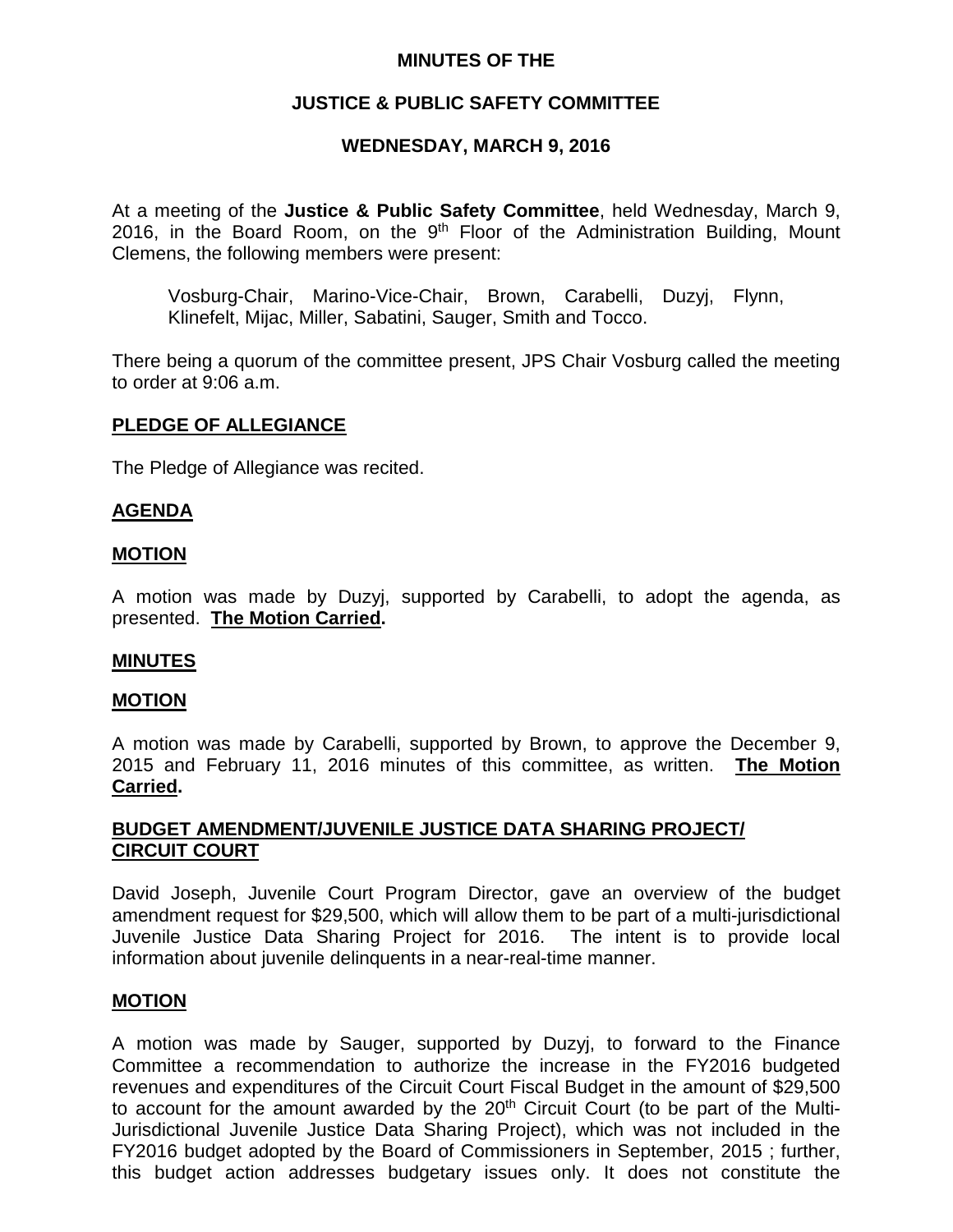Commission's approval of any County contract. If a contract requires Commission approval under the County's Contracting Policy or the County's Procurement Ordinance, such approval must be sought separately.

The following commissioners spoke: Miller and Carabelli.

Chair Vosburg called for a vote on the motion and **The Motion Carried.**

## **BUDGET AMENDMENT/PURCHASE OF RADPRO SECURPASS WHOLE BODY SECURITY SCANNING SYSTEM/SHERIFF**

### **MOTION**

A motion was made by Mijac, supported by Miller, to forward to the Finance Committee a recommendation to approve a budget amendment in the amount of \$202,000, including a 5 year warranty, for the purchase of RadPro Securpass Whole body Security Scanning System from a sole source vendor. The budget amendment would increase Capital Outlay in the Sheriff Department and increase Utilization of Fund Balance; further, this budget action addresses budgetary issues only. It does not constitute the Commission's approval of any County contract. If a contract requires Commission approval under the County's Contracting Policy or the County's Procurement Ordinance, such approval must be sought separately.

Sheriff Wickersham spoke about the need for the scanners.

The following commissioners spoke: Carabelli, Mijac, Klinefelt, Duzyj, Tocco, Smith, Vosburg and Sauger.

Chair Vosburg called for a vote on the motion and **The Motion Carried.**

## **BUDGET AMENDMENT/FUND 350/EMERGENCY MANAGEMENT**

Vicki Wolber, Emergency Management Director, summarized the budget amendment.

#### **MOTION**

A motion was made by Carabelli, supported by Marino, to forward to the Finance Committee a recommendation to approve the FY 2016 budget amendment request from Emergency Management & Communications resulting in a net increase of \$4,774,832.00 in the calendar year Emergency Management Grant Fund (Fund 350); further, this budget action addresses budgetary issues only. It does not constitute the Commission's approval of any County contract. If a contract requires Commission approval under the County's Contracting Policy or the County's Procurement Ordinance, such approval must be sought separately.

The following commissioner spoke: Miller.

Chair Vosburg called for a vote on the motion and **The Motion Carried.**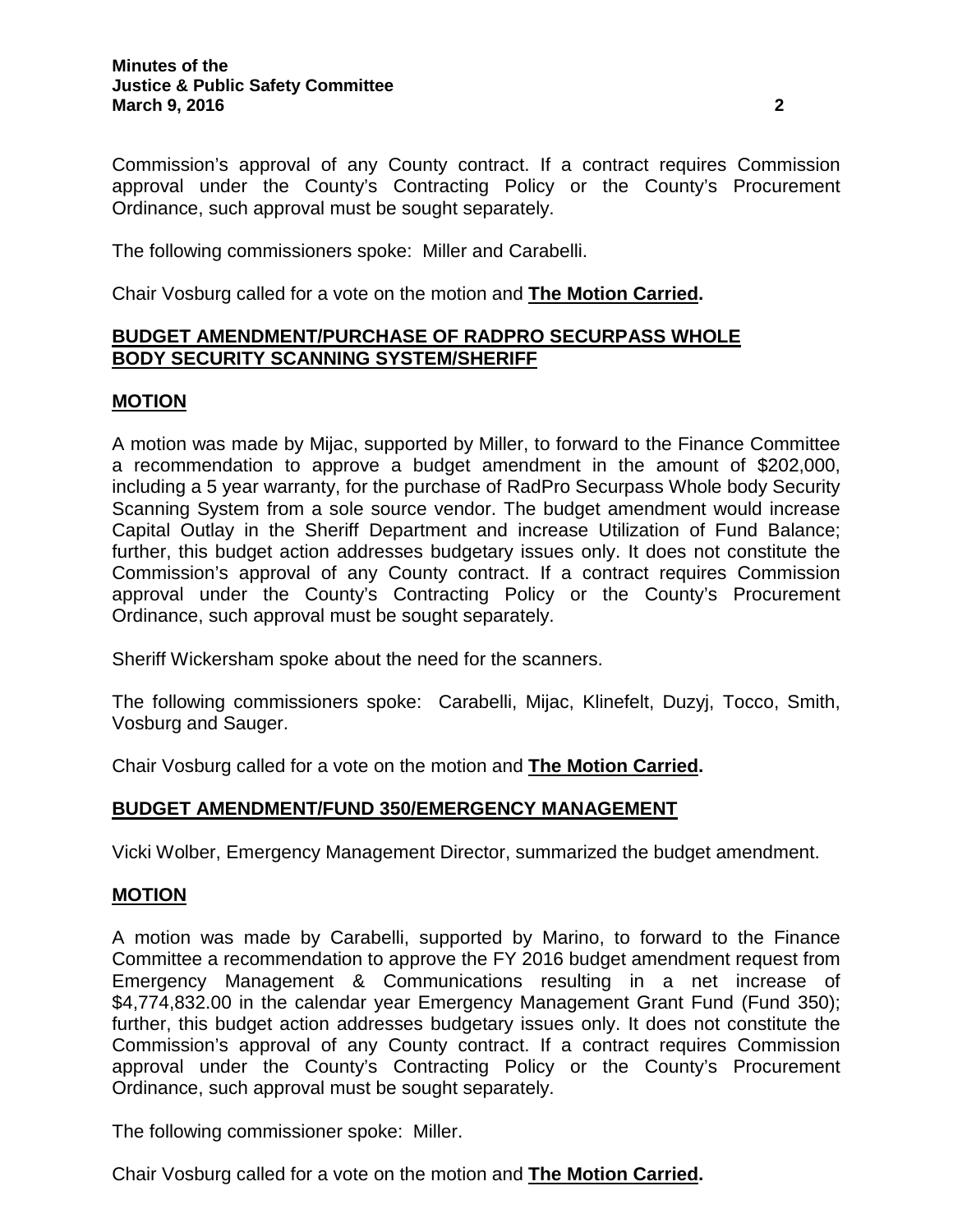### **FY 2015 HOMELAND SECURITY GRANT PROGRAM INTERLOCAL FUNDING AGREEMENT/CITY OF DETROIT AND MONROE, OAKLAND, ST. CLAIR, WASHTENAW AND WAYNE COUNTIES/EMERGENCY MANAGEMENT**

## **MOTION**

A motion was made by Carabelli, supported by Marino, to forward to the Finance Committee a recommendation to approve the FY 2015 Homeland Security Grant Program (HSGP) lnterlocal Funding Agreement template for use with the City of Detroit, Monroe County, Oakland County, St. Clair County, Washtenaw County and Wayne County. **The Motion Carried.**

#### **HOMELAND SECURITY ANNUAL GRANT REPORT/EMERGENCY MANAGEMENT**

#### **MOTION**

A motion was made by Miller, supported by Marino, to receive and file the Homeland Security Annual Grant Report. **The Motion Carried.**

#### **PRESENTATION ON MACOMB COUNTY RECIDIVISM**

Danielle Hicks, Wayne State University Master of Social Work Student, provided an overview regarding her research on offender recidivism in Macomb County.

The following commissioners spoke: Smith, Brown and Vosburg.

#### **MOTION**

A motion was made by Miller, supported by Flynn, to receive and file the presentation provided by Danielle Hicks. **The Motion Carried.**

### **ADOPT RESOLUTION ADVOCATING MACOMB COUNTY CRIMINAL JUSTICE STAKEHOLDERS TO CONSIDER BEST PRACTICES IN REDUCING RECIDIVISM RATES AMONG MACOMB COUNTY'S OFFENDING POPULATION (OFFERED BY MILLER)**

#### **COMMITTEE RECOMMENDATION – MOTION**

A motion was made by Miller, supported by Marino, to recommend that the Board of Commissioners adopt a resolution advocating Macomb County criminal justice stakeholders to consider best practices in reducing recidivism rates among Macomb County's offending population.

Commissioner Miller offered two friendly amendments:

5<sup>th</sup> whereas, change "state of emergencies" to "states of emergencies" and